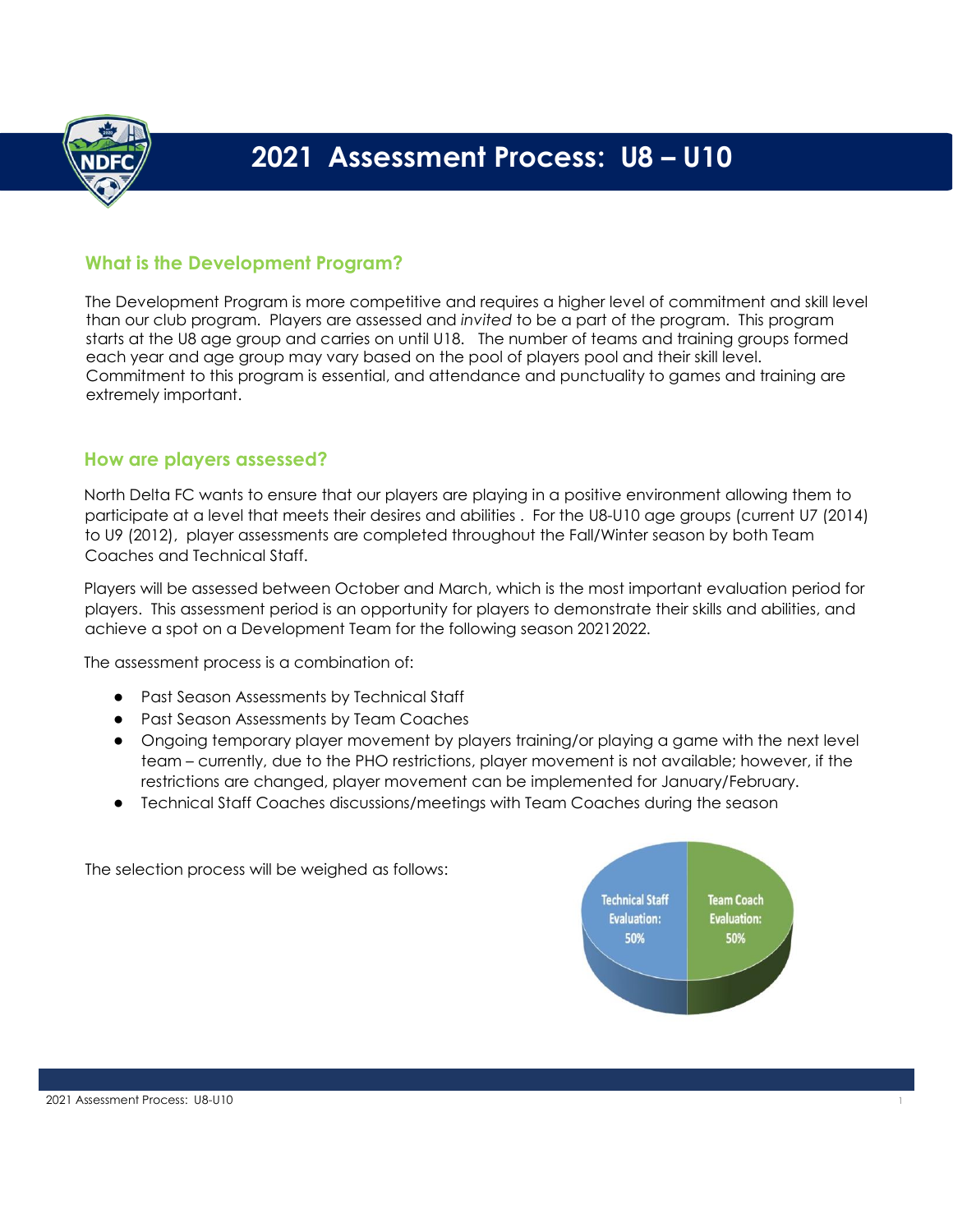## **What is the difference between a training group and a development team?**



**Training Group:** The training group's target is to continue developing players to a more competitive environment in preparation for a *possible* move to a Development team. Players invited to a Training Group will continue to train and play games with their Club team and train in the Academy Program once a week with fellow Training Group players.

**Development Team:** Players invited to a Development team will be playing with like-minded skilled players in a competitive environment. Players invited to a Development team will train twice a week (one of the sessions will be a part of the Academy Program and will be run by a Staff Coach) with a game on the weekend with possible options to play in tournaments.

#### **How are players selected?**

In April/May, the Development & Club level Coaches will have a Player Selection Meeting with the Technical Staff to select players for Development Teams/Training Groups. The Technical staff will have the final approval on the selection of players to ensure that selections are accurate. The club is confident that the ongoing assessment of players throughout the season by our Team Coaches and Technical Staff can properly place like-minded players at their appropriate skill level, while ensuring a fair and transparent process.